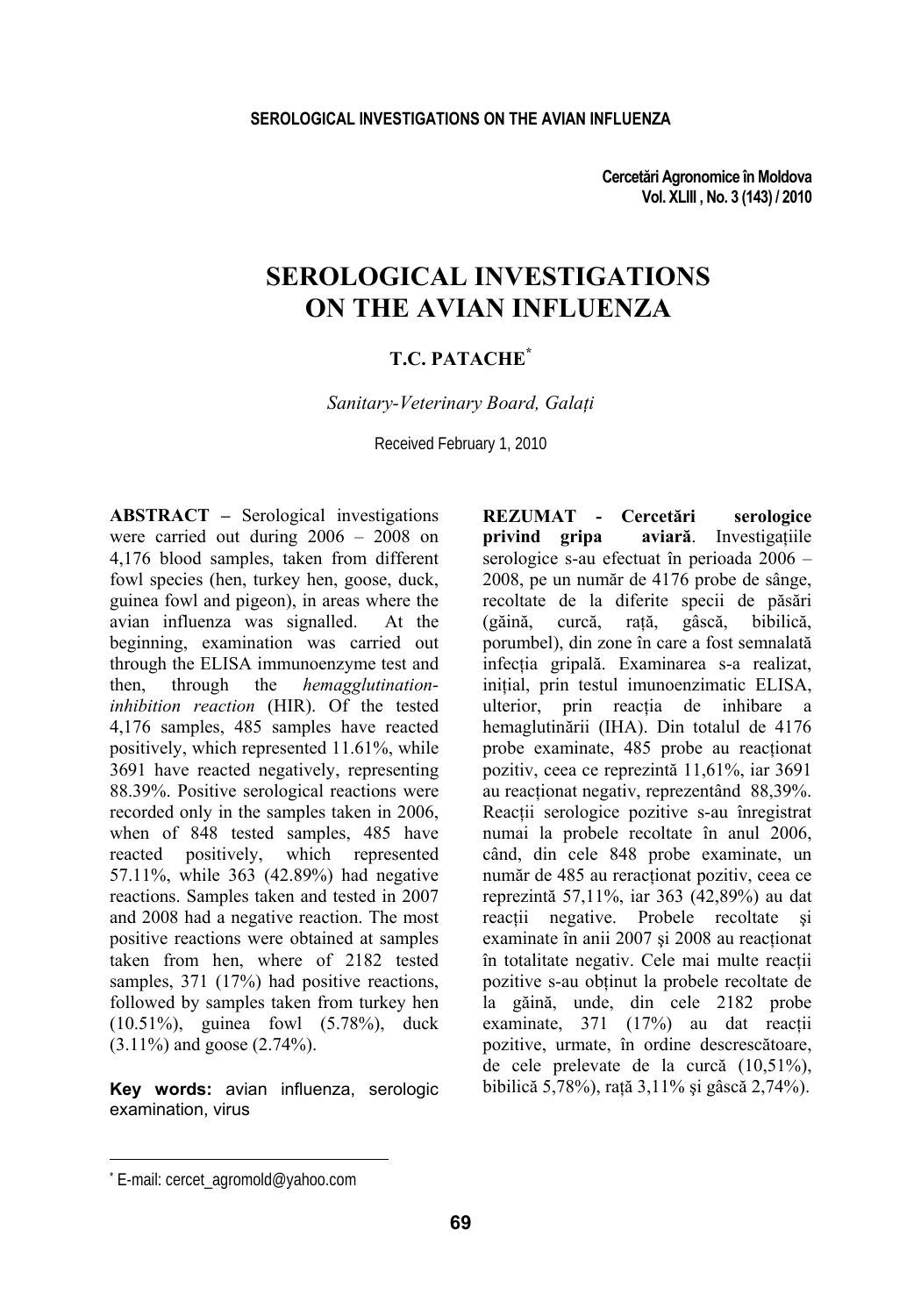**Cuvinte cheie:** gripa aviară, examen serologic, virus

## **INTRODUCTION**

Avian influenza is an infectious and very contagious disease, characterized by severe troubles and high mortality rate. In Europe, it came to actuality at the beginning of 2003 (Daneş, 2005; Moga Mânzat, 2005; Perianu, 2005).

In the last years, the contagious extension of avian influenza has caused losses in the entire world estimated at over 63 million birds, of which 50 millions cumulated the Italian and Dutch contagious extension of avian influenza (Daneş, 2005).

The etiological agent belongs to *Orthomyxoviridae* Family, *Influenzavirus* genus, type A. Highly pathogenic strains belong to  $H<sub>5</sub>$  and H7 subtypes (Arsene *et al.,* 2006; Carp-Cărare M. and Carp-Cărare C., 2001; Gugiu, 2003). Infections with highly pathogenic virus, but reduced as incidence, should not be mistaken with those determined by lowly pathogenic virus (Daneş, 2005).

All the bird species, domestic and savage, sweet and sea water, are susceptible to the infection with type A influenza viruses. Adult hens are more sensitive than chickens and the disease has a great septicaemia character, with super acute and acute evolutions. After an incubation of 3-5 days, the signs appear suddenly with explosive character (Moga Mânzat, 2005; Perianu, 2005).

Taking into account the presence in some areas of avian influenza diseases, the goal of this scientific paper was to investigate serologically the presence of avian influenza in fowls.

# **MATERIALS AND METHODS**

Serological investigations were carried out during 2006-208 on 4,176 blood samples, taken from different fowl species (hen, turkey hen, goose, duck, guinea fowl and pigeon), in areas where avian influenza was signalled (*Table 1*).

Samples were tested initially through the ELISA immune-enzyme test and, then, through the *hemagglutination*-*inhibition reaction* (HIR).

| Year  | <b>Tested samples</b> |        |  |  |  |
|-------|-----------------------|--------|--|--|--|
|       | <b>Number</b>         | $\%$   |  |  |  |
| 2006  | 848                   | 20.30  |  |  |  |
| 2007  | 2085                  | 49.93  |  |  |  |
| 2008  | 1243                  | 29.77  |  |  |  |
| Total | 4176                  | 100.00 |  |  |  |

## **Table 1 – Samples tested during 2006-2008**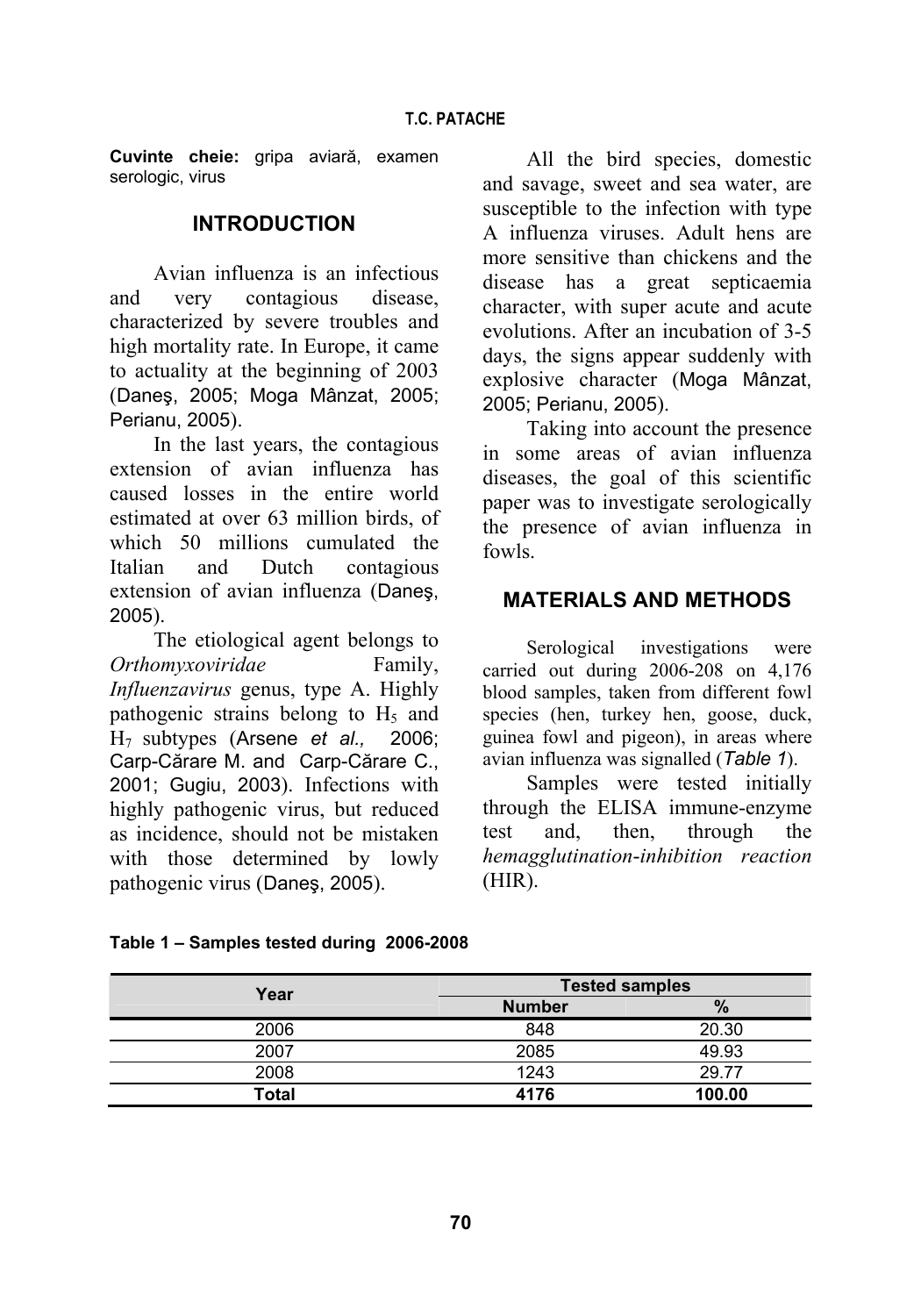|  |                            |      | Negative             | %                         | 83.00              | 89,49              | 96,89    | 97,26            | 94,22    | 100,00                | 88,39                    |  |
|--|----------------------------|------|----------------------|---------------------------|--------------------|--------------------|----------|------------------|----------|-----------------------|--------------------------|--|
|  | No. tested samples         |      |                      | $\frac{1}{2}$             |                    | 713                | 592      | 497              | 147      | 57                    |                          |  |
|  |                            |      |                      | %.                        | 100 371 17,00 1811 |                    | 3,11     | 2,74             | 5,78     | 0.00                  | 1243 100 485 11.61 3.691 |  |
|  | 2008                       |      | Positive             | ş                         |                    |                    |          | $\frac{1}{4}$    | $\infty$ | $\circ$               |                          |  |
|  |                            |      |                      | ×,                        |                    | $100$ $72$ $10,51$ | 100 19   | $\overline{00}$  | SoL      | OOL                   |                          |  |
|  |                            |      | Negative             | ż                         | 623                | $\frac{4}{21}$     | 197      | 181              | 22       | Ø                     |                          |  |
|  |                            |      | Positive             | ž.                        | ï                  | ı                  | 1        | 1                | ı        | ĩ                     | ī                        |  |
|  |                            |      |                      | $\frac{1}{2}$             | $\circ$            | $\circ$            | $\circ$  | 0                | 0        | 0                     | $\circ$                  |  |
|  |                            |      |                      | sə dwes<br>oŅ             |                    | 214                | 197      | 181              | 22       | O                     |                          |  |
|  |                            | 2007 | Negative             | %                         |                    | $\frac{8}{1}$      | OOL      | $\overline{100}$ | S0       | OOL                   |                          |  |
|  |                            |      |                      | ż                         | 1105 100 623       | 337                | 302      | 237              | 89       | 40                    | 2085 100 1243            |  |
|  | Year                       |      | Positive             | ž.                        | Ţ                  | ï                  | ĵ        | ı                | ï        | ï                     | ï                        |  |
|  |                            |      |                      | g                         | $\circ$            | $\circ$            | $\circ$  | O                | O        | 0                     | $\circ$                  |  |
|  |                            |      |                      | səlqms<br>.oV             |                    | 337                | 302      | 237              | 89       | $\frac{5}{1}$         | 2085                     |  |
|  |                            | 2006 | Negative<br>Positive | ž                         | 18.28 1.105        | 46.27              | 83.04    | 84.95            | 80.00    |                       |                          |  |
|  |                            |      |                      | ş                         |                    |                    | SS       | 79               | 36       |                       |                          |  |
|  |                            |      |                      | ž.                        | 454 371 81.72 83   | 53.73 62           | 16.96    | 15.05            | 20.00    | 0.00 10 100.00        | 484 485 57.11 363 42.89  |  |
|  |                            |      |                      | g                         |                    | 72                 | <b>o</b> | $\overline{4}$   | $\infty$ | $\circ$               |                          |  |
|  |                            |      |                      | ,<br>sə <sub>l</sub> dwes |                    | 134                | 112      | 3                | 45       | $\frac{1}{2}$         |                          |  |
|  | ı<br>səjdwes<br>No. tested |      |                      |                           | 2182               | 685                | 611      | 51               | 156      | 57                    | 4176                     |  |
|  | species<br><b>Tested</b>   |      |                      | <b>Hen</b>                | rkey hen           | nok<br>R           | Goose    | <b>Ga</b> hen    | Pigeon   | $\overline{\text{a}}$ |                          |  |

# Table 2 - Results of the serological examination carried out during 2006 - 2008

# **SEROLOGICAL INVESTIGATIONS ON THE AVIAN INFLUENZA**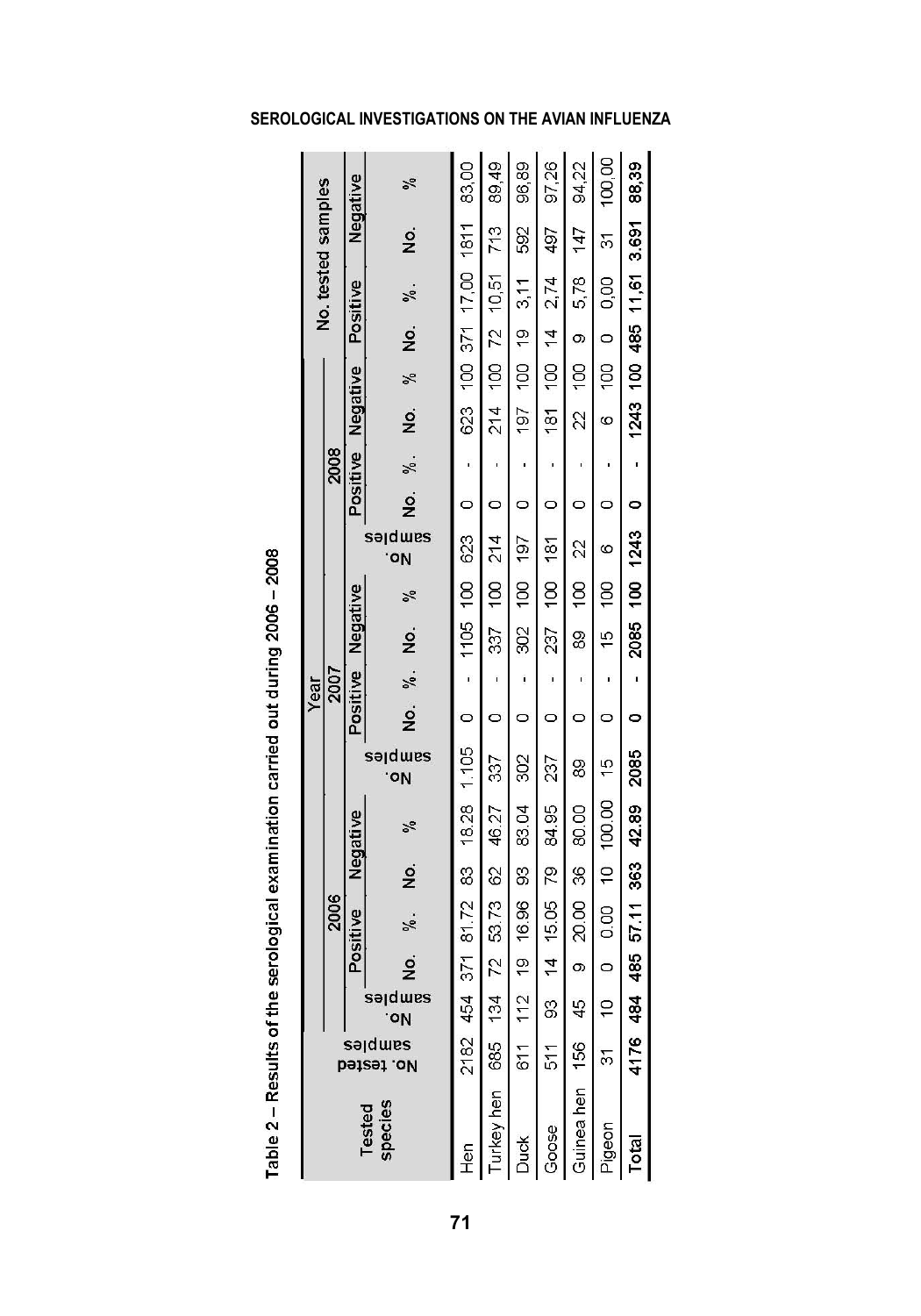# **RESULTS AND DISCUSSION**

Of the total 4176 serologically tested samples, during 2006 – 2008, 485 samples have reacted positively, which represented 11.61%, while 3691 have reacted negatively, representing 88.39% (*Table 2 and Figure 1*).

The presence of positive serological reactions differed according to testing year and sample origin. Thus, positive serological reactions were recorded only at samples taken in 2006, when of 848 tested samples, 485 have reacted positively, which represented 57.11%, while 363 (42.89%) had negative reactions. We must mention that at the samples taken and tested in 2007 and 2008, no positive reaction was recorded.



F**igure 1 – Results of the serological examination carried out during 2006-2008**

The lack of positive reactions may be explained by the fact that samples were taken from areas and stocks where virus was not present and no disease was recorded.

Analysing the obtained results based on the origin of tested samples, we found that they differed according to fowl species (*Figure 2*). Thus, the

greatest positive reactions were obtained at samples taken from hen; of 2182 tested, 371 (17.00%) had positive reactions, followed by samples taken from turkey hen (10.51%), guinea hen (5.78%), duck (3.11%) and goose (2.74%)

.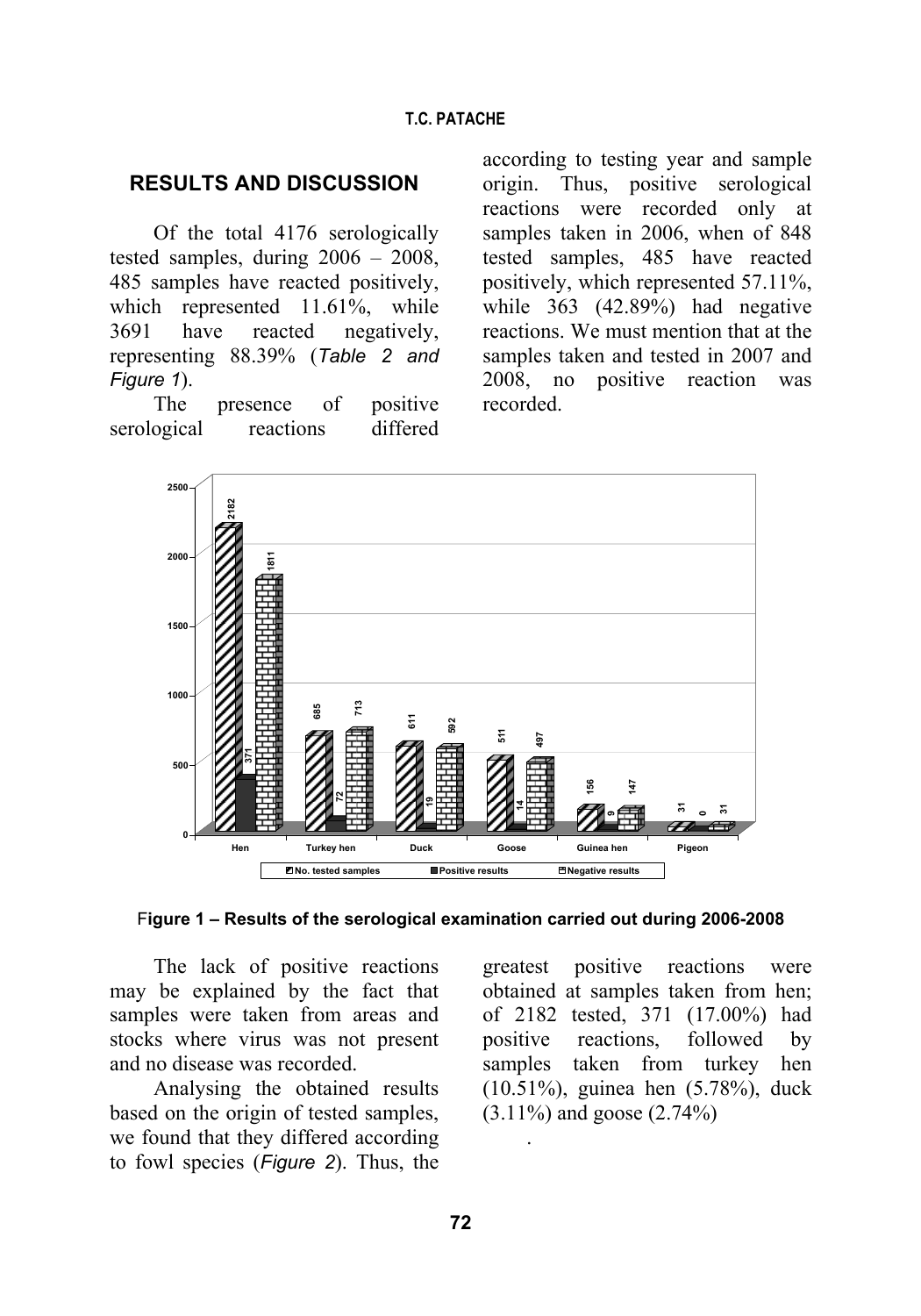

**Figure 2 – Results of the serological examination according to species** 

We must mention that all the 31 (100%) blood samples taken from pigeon in different areas have reacted negatively. The lack of positive reactions in pigeon might be explained by the fact that they were not receptive to the virus of avian influenza and could not be infected. The analysis of the obtained results showed that in Palmipedes (ducks and gooses), the lowest positive serological reactions were obtained, 3.11% in ducks, respectively, 2.74 in gooses. Generally, Palmipedes do not have clinical disease forms, but have a special epidemiological importance, because they are the main virus spreading species, contacting savage birds the most frequently.

## **CONCLUSIONS**

Of the 4,176 tested samples, 485 have reacted positively, which represents 11.61%, while 3,691 have reacted negatively (88.39%).

The presence of positive serological reactions differs according to the year when they were taken and to the origin of serums.

Positive serological reactions were recorded only at samples taken and tested in 2006, where of 848 samples, 485 have reacted positively, which represents 57.11%, while 363 (42.89%) had negative reactions.

The most positive reactions were obtained at samples taken from hen, where of 2,182, 371 have reacted positively, which represents 17%.